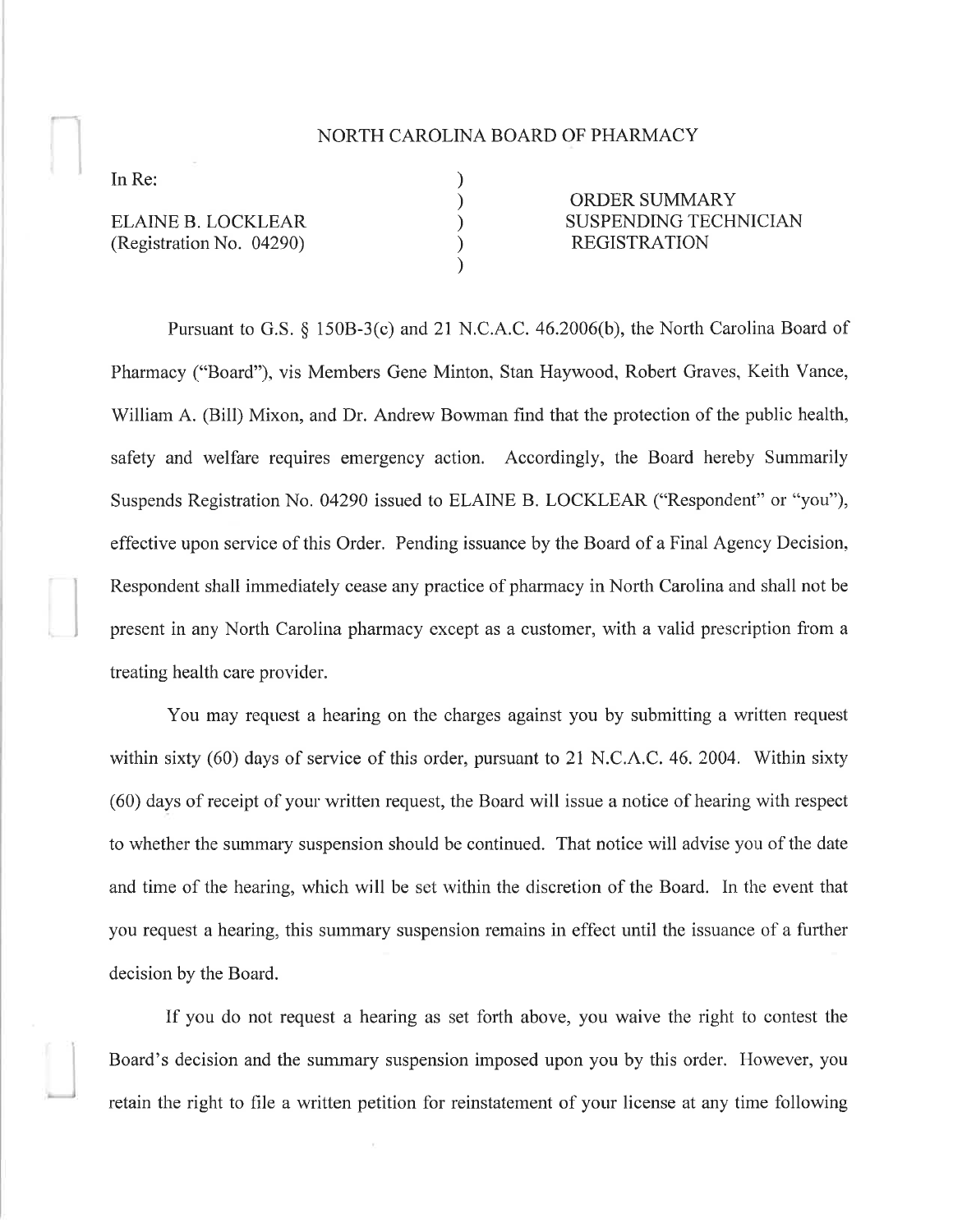this order. The Board will set a hearing at a time and place within its discretion and will rule on the petition for reinstatement, in its discretion, under its duty to consider the public health, safety and welfare.

By Order of the Board, this  $\frac{|\| \mathbb{T}^h|}{\| \cdot \| \cdot \|}$  day of  $\frac{h}{\| \cdot \| \cdot \|}$  2017.

NORTH CAROLINA BOARD OF PHARMACY

Jack W. Campbell, IV Executive Director